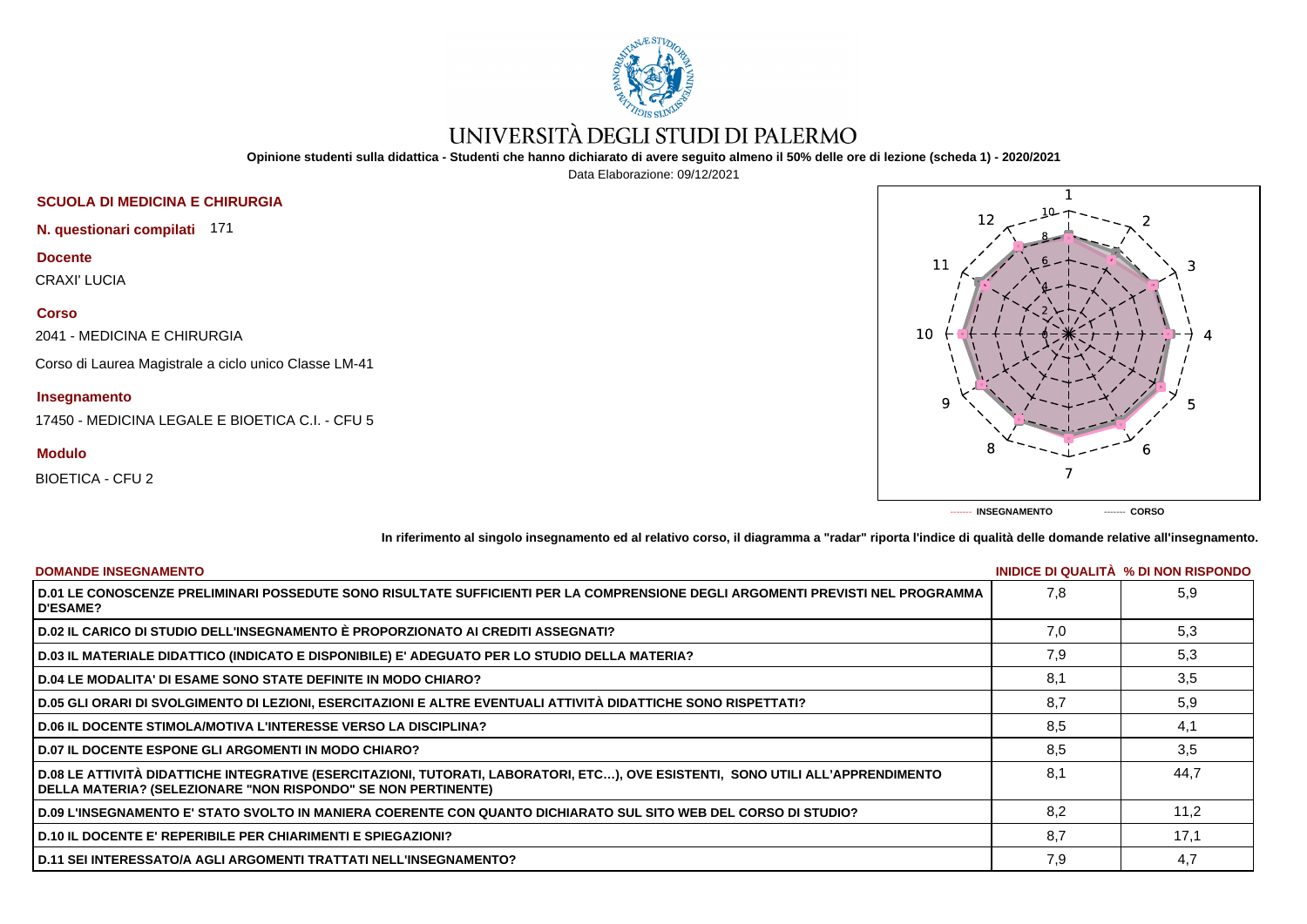**DOMANDE INSEGNAMENTO INIDICE DI QUALITÀ % DI NON RISPONDO**

**D.12 SEI COMPLESSIVAMENTE SODDISFATTO DI COME E' STATO SVOLTO QUESTO INSEGNAMENTO, ANCHE NEL CASO IN CUI QUESTO SIA STATO FRUITO CON MODALITA' A DISTANZA?**

#### **INFO STUDENTE E SUGGERIMENTI**

|                                                                                                                                                                    | 1° IN CORSO                                 |                                   | 2° IN CORSO                                | 3° IN CORSO                                                                                                       |                                                                                                      | 4° IN CORSO         |                                                          | 5° IN CORSO                                                                                                                                                                                                 |                    | 6° IN CORSO                 |                                           | <b>FUORI CORSO</b>  |  |
|--------------------------------------------------------------------------------------------------------------------------------------------------------------------|---------------------------------------------|-----------------------------------|--------------------------------------------|-------------------------------------------------------------------------------------------------------------------|------------------------------------------------------------------------------------------------------|---------------------|----------------------------------------------------------|-------------------------------------------------------------------------------------------------------------------------------------------------------------------------------------------------------------|--------------------|-----------------------------|-------------------------------------------|---------------------|--|
| <b>D.02 ANNO DI CORSO</b>                                                                                                                                          | 0,0                                         |                                   | 0,0                                        |                                                                                                                   | 0,0<br>0,0                                                                                           |                     | 0,0                                                      | 98,8                                                                                                                                                                                                        |                    |                             | 1,2                                       |                     |  |
|                                                                                                                                                                    | <b>LICEO</b><br><b>CLASSICO</b>             | LICEO SOCIO-<br><b>PEDAGOGICO</b> | <b>IST. TECNICO</b><br><b>PER GEOMETRI</b> | <b>LICEO</b><br><b>SCIENTIFICO</b>                                                                                |                                                                                                      | <b>IST. TECNICO</b> |                                                          | IST.<br><b>COMMERCIALE PROFESSIONALE</b>                                                                                                                                                                    | <b>ALTRI LICEI</b> |                             | <b>IST. TECNICO</b><br><b>INDUSTRIALE</b> | <b>ALTRO</b>        |  |
| <b>D.01 SCUOLA SECONDARIA DI</b><br><b>PROVENIENZA</b>                                                                                                             | 41,2                                        | 2,9                               | 0,6                                        |                                                                                                                   | 52,9                                                                                                 | 0,0                 |                                                          | 0,0                                                                                                                                                                                                         | 0,6                |                             | 0,0                                       | 1,8                 |  |
|                                                                                                                                                                    | <b>IN SEDE</b>                              |                                   |                                            |                                                                                                                   | <b>FUORI SEDE PENDOLARE</b>                                                                          |                     |                                                          |                                                                                                                                                                                                             |                    | <b>FUORI SEDE STANZIALE</b> |                                           |                     |  |
| <b>D.02 RESIDENZA</b>                                                                                                                                              | 45,3                                        |                                   |                                            |                                                                                                                   | 17,7                                                                                                 |                     |                                                          |                                                                                                                                                                                                             |                    |                             | 37,1                                      |                     |  |
|                                                                                                                                                                    | $0 - 30$                                    | $31 - 60$                         | 61-90                                      | $91 - 120$                                                                                                        |                                                                                                      | 121-150             | 151-180                                                  | 181-210                                                                                                                                                                                                     | 211-240            |                             | 241-270                                   | 271-300             |  |
| <b>D.03 NUMERO TOTALE DI CREDITI</b><br><b>ACQUISITI ALLA DATA DELLA</b><br><b>RILEVAZIONE</b>                                                                     | 0,6                                         | 0,0                               | 0,6                                        | 1,2                                                                                                               |                                                                                                      | 0,6                 | 4,7                                                      | 4,7                                                                                                                                                                                                         | 18,8               |                             | 37,7                                      | 31,2                |  |
|                                                                                                                                                                    | <b>ESCLUSIVAMENTE IN</b><br><b>PRESENZA</b> |                                   |                                            | SIMULTANEAMENTE IN<br>PRESENZA O IN MODALITÀ<br><b>BLENDED (IN PARTE A</b><br><b>DISTANZA)</b>                    | <b>ESCLUSIVAMENTE A</b><br><b>DISTANZA.</b><br><b>PREVALENTEMENTE IN</b><br><b>MODALITÀ SINCRONA</b> |                     |                                                          | <b>ESCLUSIVAMENTE A</b><br><b>DISTANZA.</b><br><b>PREVALENTEMENTE IN</b><br><b>MODALITÀ ASINCRONA (CON</b><br>PUBBLICAZIONE DI LEZIONI<br><b>REGISTRATE ED EVENTUALI</b><br><b>INCONTRI CON IL DOCENTE)</b> |                    | <b>NON RISPONDO</b>         |                                           |                     |  |
| <b>D.13 L'INSEGNAMENTO È STATO</b><br><b>EROGATO DAL DOCENTE</b>                                                                                                   | 4,1                                         |                                   |                                            | 0,6<br>75,9                                                                                                       |                                                                                                      | 6,5                 |                                                          | 12,9                                                                                                                                                                                                        |                    |                             |                                           |                     |  |
|                                                                                                                                                                    | <b>INTERAMENTE IN PRESENZA</b>              |                                   |                                            | <b>PREVALENTEMENTE IN</b><br>PRESENZA (PER OLTRE IL 75% E PARZIALMENTE A DISTANZA<br><b>DEL MONTE ORE TOTALE)</b> |                                                                                                      |                     | (CIRCA IL 50% DELLE ORE PER<br><b>CIASCUNA MODALITÀ)</b> | <b>PARZIALMENTE IN PRESENZA ESCLUSIVAMENTE A DISTANZA</b>                                                                                                                                                   |                    |                             |                                           | <b>NON RISPONDO</b> |  |
| <b>D.14 IN CASO DI DIDATTICA</b><br>"BLENDED" O DI LEZIONI RESE<br><b>DISPONIBILI IN PIATTAFORMA, HAI</b><br><b>SCELTO DI FREQUENTARE</b><br><b>L'INSEGNAMENTO</b> | 2,9                                         |                                   |                                            | 5,3                                                                                                               |                                                                                                      | 2,4                 |                                                          |                                                                                                                                                                                                             | 31,2               |                             |                                           | 58,2                |  |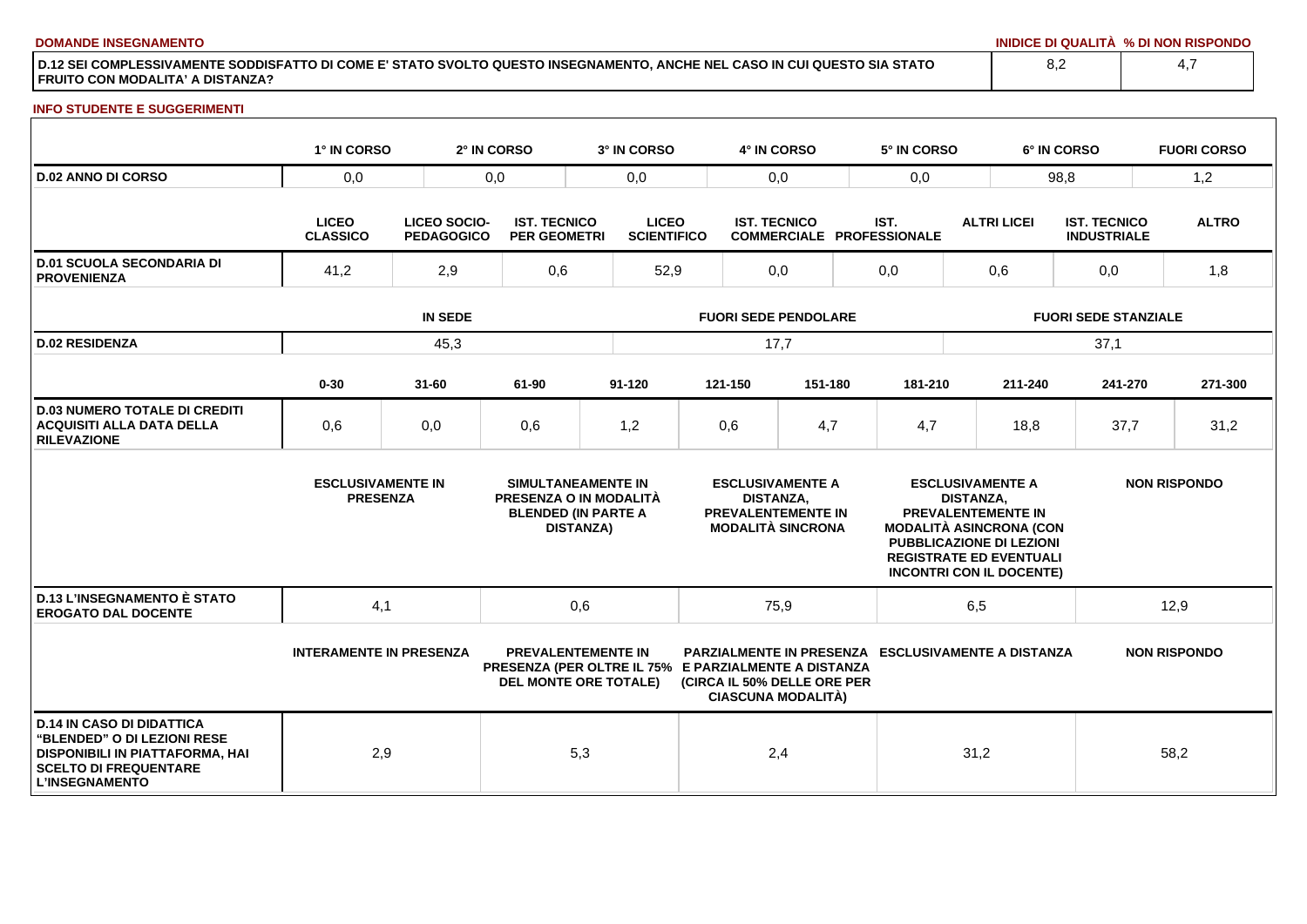|                                                                                                                                                                                                                    |                                                                                                                           | SÌ               |  | <b>NO</b>                                                                                                       |                          |                                                                                                                                                                                     |                   | <b>SOLO IN PARTE</b>                                                           |                                                             |                                                                                 |      | <b>NON RISPONDO</b> |      |                     |                               |
|--------------------------------------------------------------------------------------------------------------------------------------------------------------------------------------------------------------------|---------------------------------------------------------------------------------------------------------------------------|------------------|--|-----------------------------------------------------------------------------------------------------------------|--------------------------|-------------------------------------------------------------------------------------------------------------------------------------------------------------------------------------|-------------------|--------------------------------------------------------------------------------|-------------------------------------------------------------|---------------------------------------------------------------------------------|------|---------------------|------|---------------------|-------------------------------|
| <b>D.15 INDIPENDENTEMENTE DALLA</b><br><b>MODALITÀ DI EROGAZIONE</b><br>DELL'INSEGNAMENTO, IL DOCENTE<br>HA RESO DISPONIBILI LE SUE LEZIONI<br><b>REGISTRATE SU PIATTAFORMA?</b>                                   | 62,4                                                                                                                      |                  |  | 2,9                                                                                                             |                          |                                                                                                                                                                                     |                   | 3,5                                                                            |                                                             |                                                                                 |      | 31,2                |      |                     |                               |
|                                                                                                                                                                                                                    | <b>TRAMITE</b><br><b>RICEVIMENTO SU</b><br>PIATTAFORMA,<br><b>NEGLI ORARI</b><br><b>PREDEFINITI DAL</b><br><b>DOCENTE</b> |                  |  | <b>TRAMITE</b><br><b>APPUNTAMENTI A</b><br><b>RICHIESTA SU</b><br><b>PIATTAFORMA</b>                            |                          | <b>TRAMITE EMAIL</b>                                                                                                                                                                |                   | <b>TRAMITE CHAT O</b><br>PER TELEFONO, SU<br><b>APPUNTAMENTO</b>               | DURANTE LE LEZIONI DURANTE LE LEZIONI<br><b>IN PRESENZA</b> |                                                                                 |      | A DISTANZA          |      | <b>NON RISPONDO</b> |                               |
| D.16 CON QUALI MODALITÀ HAI<br><b>INTERAGITO PREVALENTEMENTE CON</b><br>IL DOCENTE DURANTE LA FASE DI<br><b>SVOLGIMENTO DELL'INSEGNAMENTO?</b>                                                                     | 4,1<br>0,6                                                                                                                |                  |  | 3,5                                                                                                             |                          | 2,4                                                                                                                                                                                 |                   |                                                                                | 11,2                                                        |                                                                                 | 41,2 | 37,1                |      |                     |                               |
|                                                                                                                                                                                                                    | $\mathbf{1}$                                                                                                              | $\overline{2}$   |  | 3                                                                                                               | 4                        | 5                                                                                                                                                                                   |                   | 6                                                                              | $\overline{7}$                                              |                                                                                 | 8    | 9                   |      | 10                  | <b>NON</b><br><b>RISPONDO</b> |
| D.17 IL DOCENTE TI E SEMBRATO A<br><b>SUO AGIO NELLA GESTIONE DELLA</b><br><b>DIDATTICA A DISTANZA?</b>                                                                                                            | 1,2                                                                                                                       | 0,6              |  | 0,6                                                                                                             | 1,2                      | 1,8                                                                                                                                                                                 |                   | 1,8                                                                            |                                                             | 12,4<br>25,9                                                                    |      | 17,7                | 25,9 |                     | 11,2                          |
|                                                                                                                                                                                                                    | <b>NELLA STESSA CITTÀ SEDE</b>                                                                                            | <b>DEL CORSO</b> |  |                                                                                                                 | <b>DEL CORSO</b>         | IN UN'ALTRA CITTÀ/PAESE,<br>IN UN'ALTRA CITTÀ/PAESE, A<br>IN UN ALTRO PAESE UE O<br><b>ENTRO 50 KM DALLA SEDE</b><br>PIÙ DI 50 KM DALLA SEDE DEL<br><b>EXTRA UE</b><br><b>CORSO</b> |                   |                                                                                |                                                             | <b>NON RISPONDO</b>                                                             |      |                     |      |                     |                               |
| <b>D.18 NEL PERIODO DI FREQUENZA</b><br><b>DELL'INSEGNAMENTO HAI ABITATO</b><br><b>PREVALENTEMENTE:</b>                                                                                                            |                                                                                                                           | 44,7             |  |                                                                                                                 | 19,4                     |                                                                                                                                                                                     |                   | 18,8                                                                           |                                                             | 2,4                                                                             |      | 14,7                |      |                     |                               |
|                                                                                                                                                                                                                    | <b>UNO SPAZIO PRIVATO</b>                                                                                                 |                  |  | SI, HO AVUTO A DISPOSIZIONE SI, HO AVUTO A DISPOSIZIONE SI, HO AVUTO A DISPOSIZIONE<br>UNO SPAZIO CONDIVISO CON | <b>ORARI A ROTAZIONE</b> |                                                                                                                                                                                     |                   | <b>UNO SPAZIO CONDIVISO E</b><br><b>CON SOVRAPPOSIZIONE DI</b><br><b>ORARI</b> |                                                             | <b>NO, NON HO AVUTO A</b><br><b>DISPOSIZIONE UNO SPAZIO</b><br><b>SPECIFICO</b> |      | <b>NON RISPONDO</b> |      |                     |                               |
| <b>D.19 NELL'ALLOGGIO IN CUI HAI</b><br><b>ABITATO HAI AVUTO A DISPOSIZIONE</b><br>UNO SPAZIO NEL QUALE POTERE<br>SVOLGERE EVENTUALI ATTIVITÀ DI<br>STUDIO A DISTANZA (LEZIONI,<br><b>COLLOQUI CON DOCENTI, )?</b> |                                                                                                                           | 65,3             |  |                                                                                                                 | 5,9                      |                                                                                                                                                                                     | 3,5               |                                                                                |                                                             | 2,4                                                                             |      |                     |      | 22,9                |                               |
|                                                                                                                                                                                                                    |                                                                                                                           | <b>PC</b>        |  |                                                                                                                 | <b>TABLET</b>            |                                                                                                                                                                                     | <b>SMARTPHONE</b> | <b>ALTRO</b>                                                                   |                                                             |                                                                                 |      | <b>NON RISPONDO</b> |      |                     |                               |
| <b>D.20 DURANTE LA FREQUENZA</b><br><b>DELL'INSEGNAMENTO QUALE</b><br>STRUMENTAZIONE HAI UTILIZZATO IN<br><b>CASA PIÙ FREQUENTEMENTE?</b>                                                                          |                                                                                                                           | 72,9             |  |                                                                                                                 | 7,7                      |                                                                                                                                                                                     |                   | 2,9                                                                            |                                                             | 1,2                                                                             |      | 15,3                |      |                     |                               |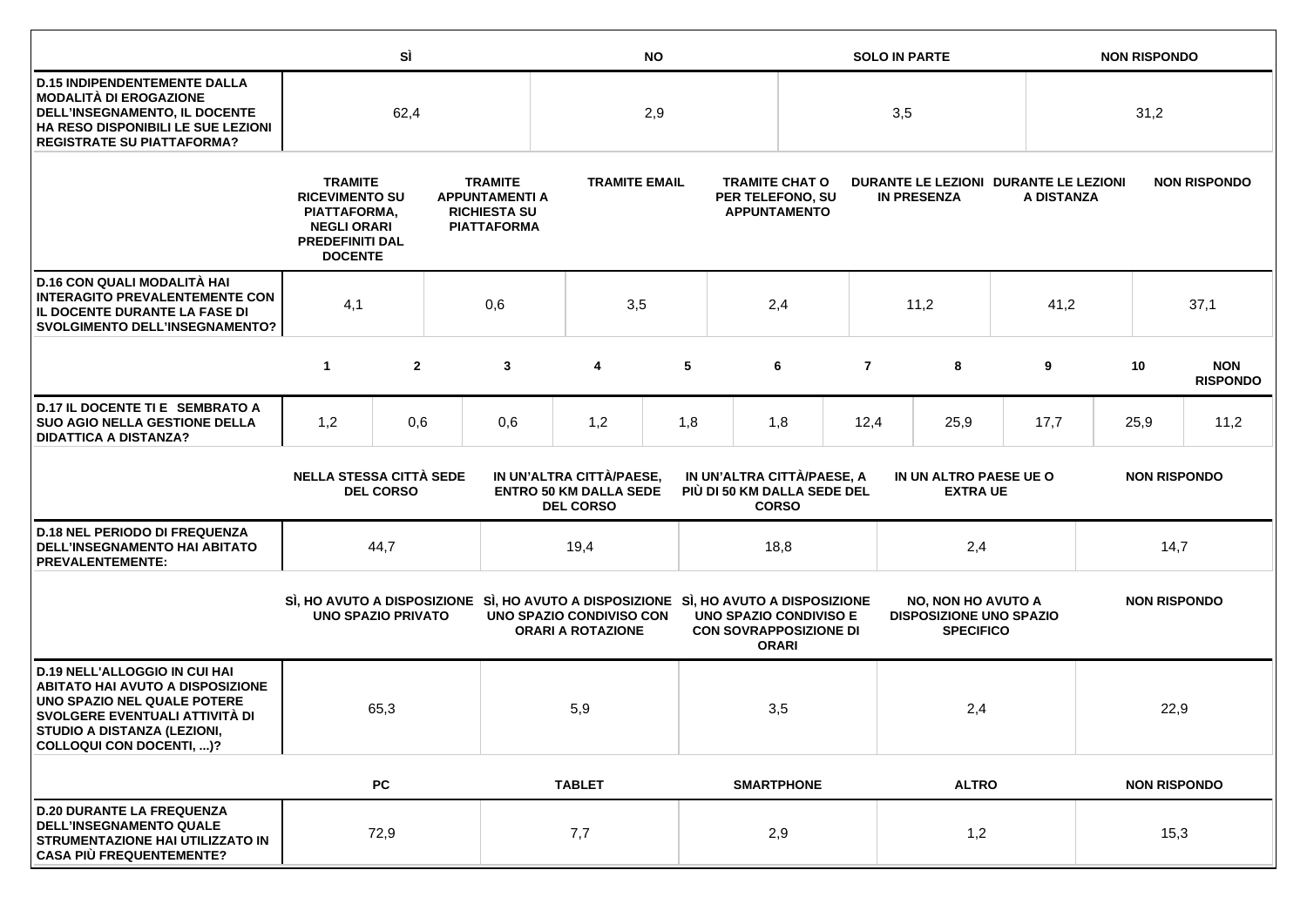|                                                                                                                                                                                                                                                                                    |             | AD USO ESCLUSIVAMENTE<br><b>PERSONALE</b> |              | AD USO CONDIVISO, CON<br><b>ORARI A ROTAZIONE</b> | AD USO CONDIVISO, CON<br>SOVRAPPOSIZIONE DI ORARI |           |                | <b>NON HO AVUTO A</b><br><b>DISPOSIZIONE IN CASA</b><br><b>ALCUNO STRUMENTO</b> |                     | <b>NON RISPONDO</b> |                     |                               |  |  |
|------------------------------------------------------------------------------------------------------------------------------------------------------------------------------------------------------------------------------------------------------------------------------------|-------------|-------------------------------------------|--------------|---------------------------------------------------|---------------------------------------------------|-----------|----------------|---------------------------------------------------------------------------------|---------------------|---------------------|---------------------|-------------------------------|--|--|
| <b>D.21 CON QUALE MODALITÀ DI</b><br>UTILIZZO HAI AVUTO A DISPOSIZIONE<br>IN CASA UN PC/TABLET?                                                                                                                                                                                    | 67,7        |                                           |              | 8,2                                               |                                                   | 4,1       |                |                                                                                 | 1,2                 |                     | 18,8                |                               |  |  |
|                                                                                                                                                                                                                                                                                    | $\mathbf 1$ | $\mathbf{2}$                              | $\mathbf{3}$ | $\overline{\mathbf{4}}$                           | 5                                                 | 6         | $\overline{7}$ |                                                                                 | 8                   | 9                   | 10                  | <b>NON</b><br><b>RISPONDO</b> |  |  |
| <b>D.22 LE APPARECCHIATURE</b><br>(COMPUTER, TABLET, TELEFONINO) E<br>LA CONNESSIONE INTERNET A TUA<br><b>DISPOSIZIONE TI HANNO PERMESSO</b><br>DI FRUIRE IN MODO SODDISFACENTE<br>(AUDIO, VIDEO, INTERATTIVITÀ) DELLE<br>ATTIVITÀ DELL'INSEGNAMENTO<br><b>EROGATE A DISTANZA?</b> | 0,6         | 1,2                                       | 1,8          | 1,2                                               | 7,1                                               | 10,0      | 11,8           |                                                                                 | 17,7                | 15,9                | 18,2                | 14,7                          |  |  |
|                                                                                                                                                                                                                                                                                    |             | SI<br><b>NO</b>                           |              |                                                   |                                                   |           |                |                                                                                 | <b>NON RISPONDO</b> |                     |                     |                               |  |  |
| <b>D.23 SUGGERISCI DI ALLEGGERIRE IL</b><br><b>CARICO DIDATTICO COMPLESSIVO</b>                                                                                                                                                                                                    |             | 40,6<br>37,1                              |              |                                                   |                                                   |           |                |                                                                                 | 22,4                |                     |                     |                               |  |  |
|                                                                                                                                                                                                                                                                                    |             | SI<br><b>NO</b>                           |              |                                                   |                                                   |           |                |                                                                                 | <b>NON RISPONDO</b> |                     |                     |                               |  |  |
| <b>D.24 SUGGERISCI DI AUMENTARE</b><br>L'ATTIVITA' DI SUPPORTO DIDATTICO                                                                                                                                                                                                           |             | 30,0                                      |              |                                                   | 47,7                                              |           |                |                                                                                 |                     | 22,4                |                     |                               |  |  |
|                                                                                                                                                                                                                                                                                    |             | SI                                        | <b>NO</b>    |                                                   |                                                   |           |                |                                                                                 | <b>NON RISPONDO</b> |                     |                     |                               |  |  |
| <b>D.25 SUGGERISCI DI FORNIRE PIU'</b><br><b>CONOSCENZE DI BASE</b>                                                                                                                                                                                                                |             | 27,1                                      |              |                                                   | 48,8                                              |           |                |                                                                                 |                     | 24,1                |                     |                               |  |  |
|                                                                                                                                                                                                                                                                                    |             | SI                                        |              | <b>NO</b>                                         |                                                   |           |                |                                                                                 |                     | <b>NON RISPONDO</b> |                     |                               |  |  |
| <b>D.26 SUGGERISCI DI ELIMINARE DAL</b><br>PROGRAMMA ARGOMENTI GIA'<br><b>TRATTATI IN ALTRI INSEGNAMENTI</b>                                                                                                                                                                       |             | 27,7<br>47,7                              |              |                                                   |                                                   |           |                |                                                                                 | 24,7                |                     |                     |                               |  |  |
|                                                                                                                                                                                                                                                                                    |             | SI                                        |              |                                                   |                                                   | <b>NO</b> |                |                                                                                 |                     |                     | <b>NON RISPONDO</b> |                               |  |  |
| <b>D.27 SUGGERISCI DI MIGLIORARE IL</b><br><b>COORDINAMENTO CON ALTRI</b><br><b>INSEGNAMENTI</b>                                                                                                                                                                                   |             | 32,4                                      |              |                                                   | 42,9                                              |           |                |                                                                                 |                     | 24,7                |                     |                               |  |  |
|                                                                                                                                                                                                                                                                                    |             | SI                                        | <b>NO</b>    |                                                   |                                                   |           |                |                                                                                 | <b>NON RISPONDO</b> |                     |                     |                               |  |  |
| <b>D.28 SUGGERISCI DI MIGLIORARE LA</b><br>QUALITA' DEL MATERIALE DIDATTICO                                                                                                                                                                                                        |             | 30,0                                      |              |                                                   |                                                   | 44,7      |                |                                                                                 |                     |                     | 25,3                |                               |  |  |